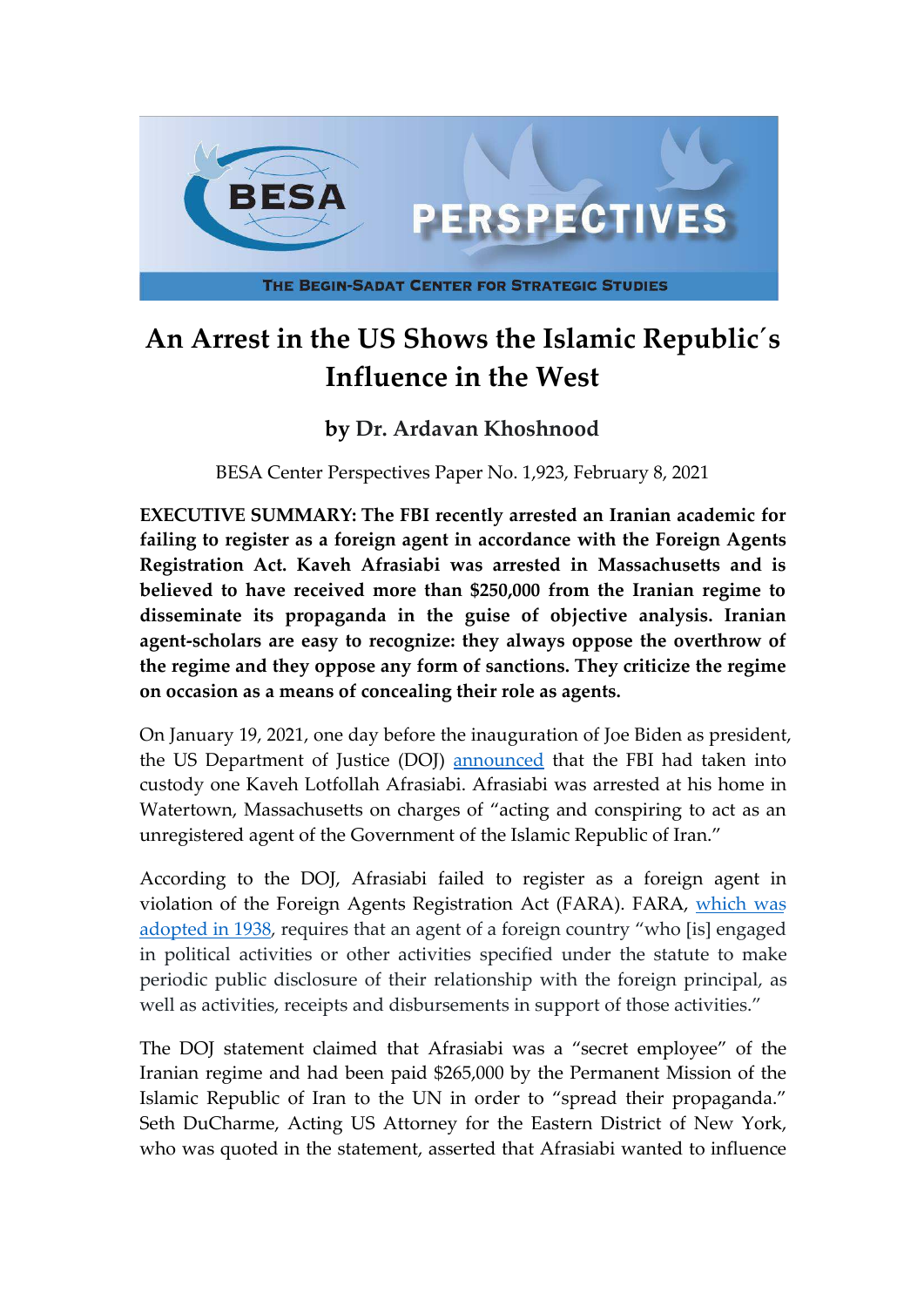policymakers in the US by "disguising propaganda as objective policy analysis and expertise."

In addition to the payments he received, further evidence of Afrasiabi's collaboration with the Islamic regime in Iran is an email he sent in January 2020 to both the Iranian FM and the Iranian Permanent Representative to the UN. The message, which was sent soon after the killing of Quds chief Qassem Soleimani, advised the two men on how they should respond to the killing in such a way as to "strike fear in the heart of [the] enemy."

Afrasiabi has authored numerous books and articles on Iran in which he not only presents the view and narrative of the Islamic Republic but also defends it. According to his [webpage,](http://www.kavehafrasiabi.com/) he is a political scientist who has taught at Boston University and elsewhere. He was also a visiting scholar at Harvard, UC Berkeley, and Binghamton. Afrasiabi has spread the views of the Islamic regime in the [Bulletin of the Atomic Scientists](https://thebulletin.org/biography/kaveh-l-afrasiabi/), [LobeLog,](https://lobelog.com/tag/kaveh-afrasiabi/) [Belfer Center](https://www.belfercenter.org/person/kaveh-l-afrasiabi/publication), and [Middle East Eye,](https://www.middleeasteye.net/users/kaveh-afrasiabi) where he is a regular contributor.

Afrasiabi´s arrest illuminates not only the modus operandi of the Iranian regime but also its influence in the Western world. There are two main elements to the regime's approach: 1) the use of academic scholars as agents; and 2) the disguising of propaganda as objective and expert policy analysis.

In a recent [publication,](http://www.cejiss.org/issue-detail/knoshnood2020) I argued that "The IRI [Islamic Republic of Iran] today mainly focuses on propaganda, lobby organizations and espionage to control and influence Iranian dissidents as well as other countries…Recently, Mahmoud Alavi, the IRI's minister of intelligence, stated in an aired interview that the IRI has followers all over the world and that these individuals are loyal to the Islamic revolution and work without pay as a lobby for the IRI."

There is no doubt that the Islamic regime has changed its modus operandi over the past two decades. It now supplements its violence and terrorism with espionage and organized lobbies, and has placed agents all over the world.

From leaked intelligence [documents](https://www.aljazeera.com/news/2015/2/23/spy-cables-south-african-spies-wary-of-iran-operations) we know that Iran often uses agents disguised as businessmen, embassy employees, and students in its operations. However, as the regime has focused more intensively on lobbying and influence, its modus operandi has shifted to the use of academics. The reason for this is probably that scholars not only often have the respect of the public but also have significant influence on policy makers. This phenomenon is seen in the case of Afrasiabi. According to the [statement](https://www.justice.gov/opa/pr/political-scientist-author-charged-acting-unregistered-agent-iranian-government) released by the DOJ, Afrasiabi had "lobb[ied] U.S. government officials, including a congressman."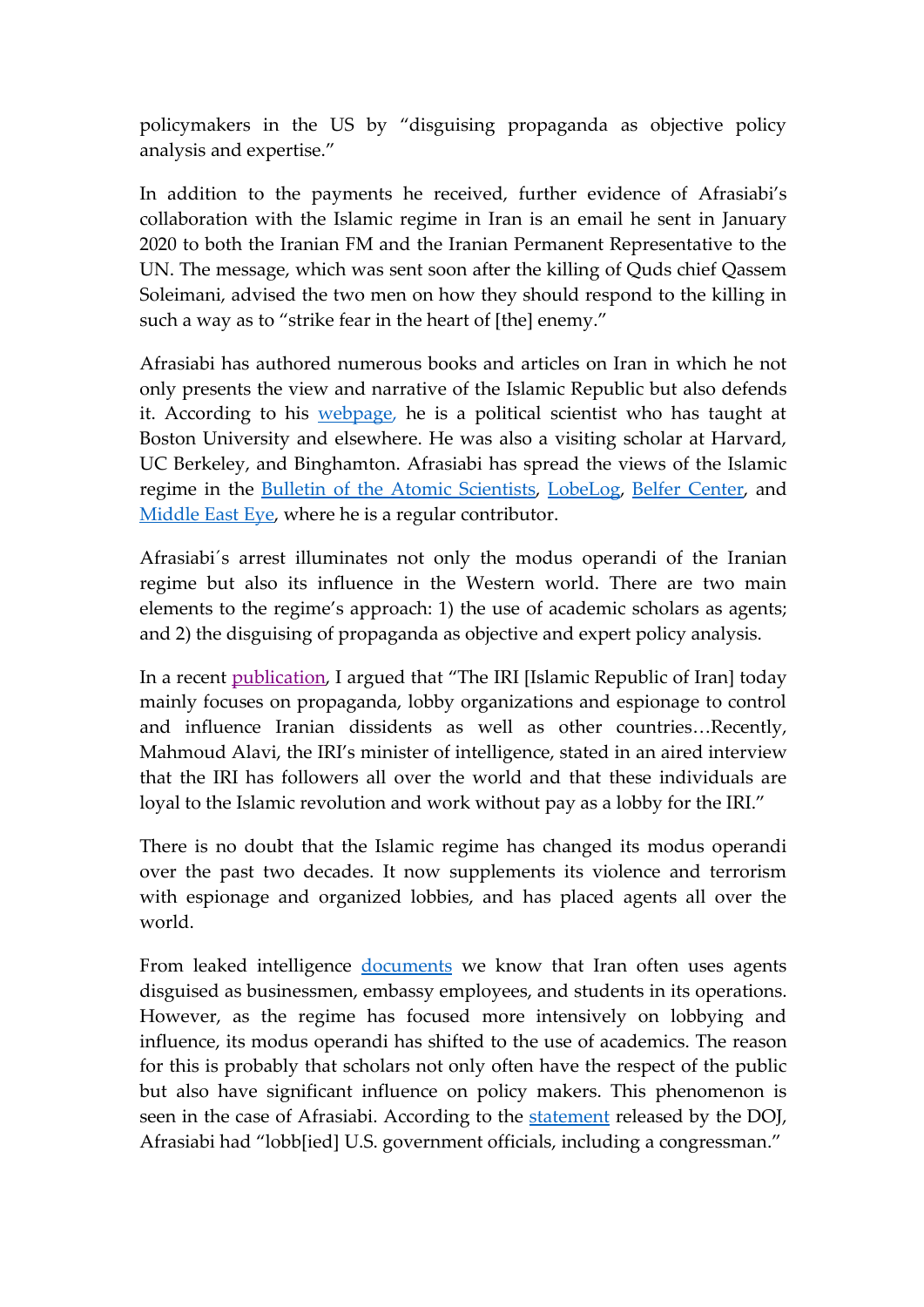Universities across the Western world have employed Iranian scholars who are sympathetic to the Islamic regime and act as its agents. Their mission is clear: combat the opposition and spread regime propaganda. They disseminate the regime's narrative in the disguise of objective policy analysis.

Lobelog, for which Afrasiabi wrote, was closed in 2019 and [absorbed](https://lobelog.com/after-12-years-lobelog-bids-farewell/) by the Quincy Institute for Responsible Statecraft. The Executive VP of the Quincy Institute is [Trita Parsi](https://quincyinst.org/author/tparsi/). Based on the statement of Iranian intelligence minister Mahmoud Alavi (mentioned above), Michael Rubin, a resident scholar at the American Enterprise Institute, wrote an important piece on the National Iranian American Council (NIAC) and its founder—Trita Parsi.

The Council, which employs a great many academics, has long been **[accused](https://freebeacon.com/national-security/progressive-groups-push-biden-to-tap-accused-iranian-lobbyist-for-top-national-security-role/)** by the Iranian diaspora [of lobbying for the Islamic regime in Iran.](https://freebeacon.com/national-security/former-iranian-official-pro-tehran-lobbyist-hosted-obama-white-house-dozens-times/) Rubin [wrote](https://www.commentarymagazine.com/michael-rubin/irans-emboldened-u-s-lobby-niac/) that the reason for this suspicion is Parsi's relationship with former Iranian UN ambassador and current FM Muhammad Javad Zarif. Email exchanges between Parsi and Zarif "show the NIAC founder seeking to arrange meetings and perhaps coordinate on strategy." At the time of contact, Zarif was at the Permanent Iranian Mission to the UN. The communication took place over email, as in the case of Afrasiabi.

In 2008, Parsi sued exiled Iranian journalist Hassan Daioleslam for defamation because Daioleslam had [asserted](http://iraniansforum.com/index.php/factbook/391-factbook.html) that NIAC and Parsi were lobbying on behalf of the Islamic regime. It was during that trial that Parsi´s correspondence with the regime was revealed. His libel suit against Daioleslam was thrown out in 2012.

Whether NIAC—one of the most influential foreign policy advocacy groups in the US-is a branch of the Islamic regime, its [lobby,](https://www.meforum.org/campus-watch/61629/stanford-under-the-influence-of-iran-lobby) or an independent organization is not important. What matter is that its leaders had (have?) widespread [contacts](https://www.cruz.senate.gov/?p=press_release&id=4864) with Islamic regime officials and have shown that they are sympathetic to the regime.

Naturally, none of the scholars believed to be sympathetic to the Iranian regime admits this. On the contrary: many will respond furiously if confronted. In order to keep opponents of the regime at bay, many often criticize the regime, sometimes quite harshly. But what these scholars have in common is that they spread the same narrative and the same arguments used by the Islamic regime. While agent-scholars might criticize the system, the government, or even the Supreme Leader himself, they do so in publications or speeches that express the regime's narrative.

This pattern makes these scholars easy to spot. They consistently make two points that serve the Iranian regime: